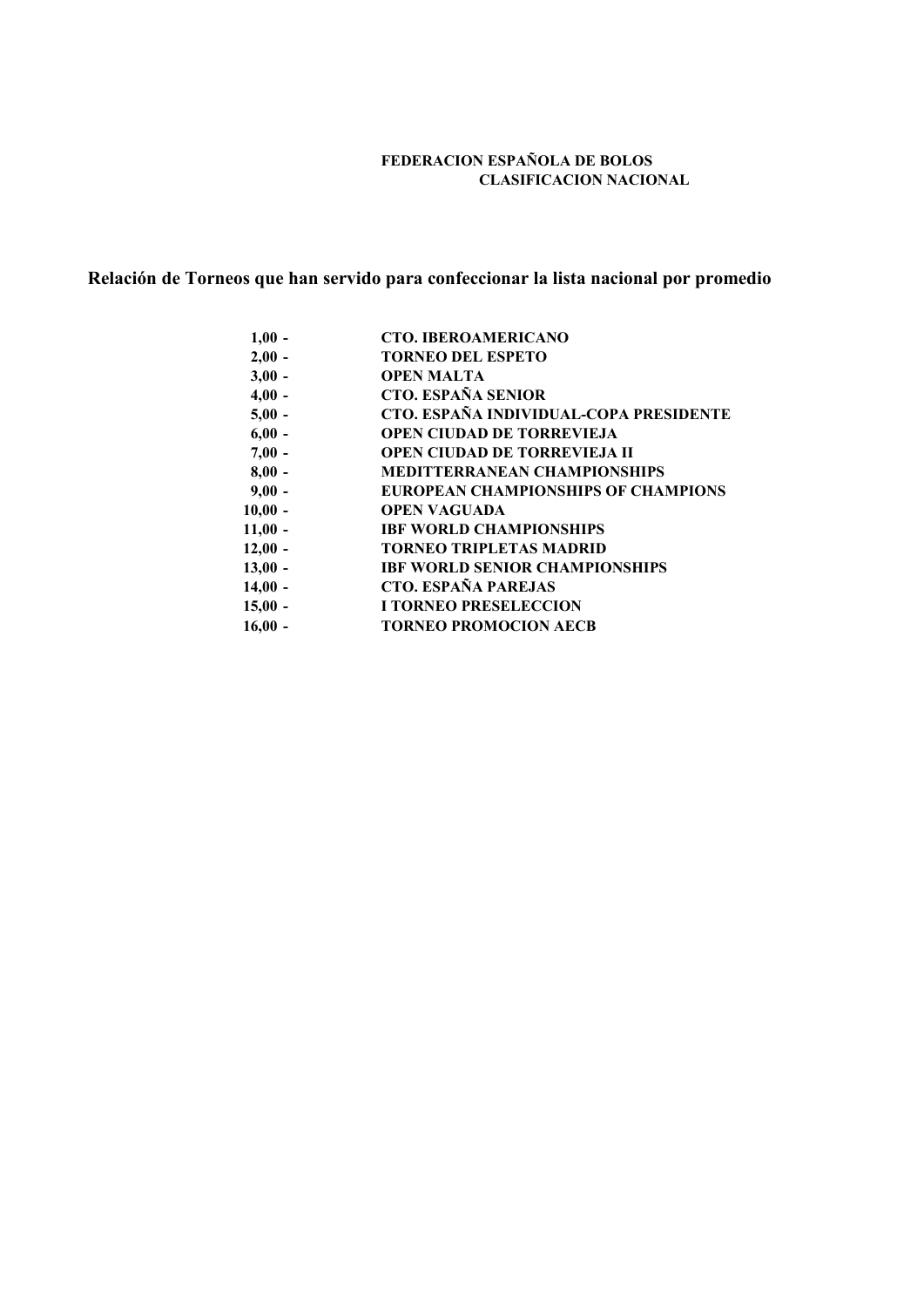## **FEDERACION ESPAÑOLA DE BOLOS CLASIFICACION NACIONAL**

#### **POR ORDEN ALFABETICO**

| <b>ORD</b> | <b>CT</b><br><b>NOMBRE</b>       |                                       | <b>BOLOS</b> | <b>PART</b> | <b>PROMED</b> | <b>CLUB</b>                       |  |
|------------|----------------------------------|---------------------------------------|--------------|-------------|---------------|-----------------------------------|--|
| 1,00,3M    | ALBARES DE TORRES JUAN A.        |                                       | 1.811,00     | 10,00       |               | 181,10 C.D.B. MOREAGA DE SOPELANA |  |
| 2,00 1M    | <b>ACIN SAMANES ION</b>          |                                       | 12.371,00    | 64,00       |               | 193,30 C.D. BOLICHES              |  |
| 3,00 3M    | ALBERT MANAU EDUARDO             |                                       | 2.174,00     | 12,00       |               | 181,17 C.B. COMARCAL              |  |
| 4,00 2M    | <b>ALCARAZ GARCIA PEDRO</b>      |                                       | 1.059,00     | 6,00        |               | 176,50 LEVANTE BOWLING            |  |
| 5,00,3M    | ALMAGRO GARCIA ALEJANDRO         |                                       | 1.889,00     | 12,00       |               | 157,42 C.D. BOLICHES              |  |
| $6,00$ 1M  | <b>ALONSO FARRACES DANIEL</b>    |                                       | 16.637,00    | 86,00       |               | 193,45 C.D. BOLICHES              |  |
| 7,00 2M    | ALONSO PERLA JUAN PABLO          |                                       | 14.479,00    | 76,00       |               | 190,51 CAPITAL BOWLING            |  |
| 8,00 2M    | ALVAREZ CABALEIRO CIRILO         |                                       | 8.925,00     | 48,00       |               | 185,94 C.B. CELTA                 |  |
| $9,00$ 3M  |                                  | ALVAREZ HERNANDEZ JUAN CARLOS         | 11.215,00    | 64,00       |               | 175,23 VAGUADA B.C.               |  |
| $10,00$ 3M |                                  | ALVAREZ QUINTAS ARTURO CIRILO         | 3.847,00     | 24,00       |               | 160,29 C.B. CELTA                 |  |
| $11,00$ 3M | ANDRES PASCUAL BRUNO             |                                       | 2.090,00     | 12,00       |               | 174,17 B.C. INTER BOWLING         |  |
| 12,00 3M   | ARDAO VILAGELIU JUAN JOSE        |                                       | 8.314,00     | 46,00       |               | 180.74 L. INDIVIDUAL              |  |
| 13,00 1M   |                                  | ARJONILLA GARCIA ALEJANDRO            | 7.738,00     | 42,00       |               | 184,24 EURO BOWLING TORREVIEJA    |  |
| $14,00$ 3M | ASO ARIÑO ANTONIO                |                                       | 931,00       | 5,00        |               | 186,20 C.B. SARAKOSTA             |  |
| 15,00 3M   | AYUSO IZQUIERDO ANTONIO          |                                       | 2.653,00     | 17,00       |               | <b>156,06 DE REBOTE</b>           |  |
| $16,00$ 3M | <b>BARDERA SANZ MIGUEL ANGEL</b> |                                       | 5.981,00     | 38,00       |               | 157,39 COSTA DEL SOL B.C.         |  |
| 17,00 3M   | <b>BARGUES HERNANDEZ ALVARO</b>  |                                       | 834,00       | 5,00        |               | 166,80 CLUB BOWLING B.A.T.        |  |
| 18,00 1M   |                                  | <b>BARRIOPEDRO GARNACHO PABLO</b>     | 10.518,00    | 53,00       |               | 198,45 CAPITAL BOWLING            |  |
| 19,00 3M   | <b>BAZAGA ALCAY JUAN CARLOS</b>  |                                       | 2.939,00     | 18,00       |               | 163,28 TOMAHAWK BOWLING CLUB      |  |
| 20,00 3M   |                                  | BENAVENTE SANCHEZ JOSE MANUEL         | 5.320,00     | 34,00       |               | 156,47 L. INDIVIDUAL              |  |
| 21,00 1M   | <b>BENITO DE PABLO BORJA</b>     |                                       | 3.326,00     | 17,00       |               | 195,65 DE REBOTE                  |  |
| 22,00 2M   |                                  | BERGANZA GARCIA GUILLERMO             | 8.530,00     | 46,00       |               | 185,43 C.B. COMARCAL              |  |
| 23,00 2M   |                                  | BERMUDEZ GONZALEZ ANTONIO             | 4.432,00     | 25,00       |               | 177,28 EURO BOWLING TORREVIEJA    |  |
| 24,00 3M   |                                  | <b>BOADA DE FREITAS CARLOS DANIEL</b> | 1.824,00     | 10,00       |               | 182,40 VAGUADA B.C.               |  |
| 25,00 3M   | <b>BOFILL CAPSIR GUSTAVO</b>     |                                       | 2.731,00     | 17,00       |               | 160,65 VAGUADA B.C.               |  |
| 26,00 2M   | <b>BOIRA BUISAN BENITO</b>       |                                       | 6.406,00     | 36,00       |               | 177,94 C.B. COMARCAL              |  |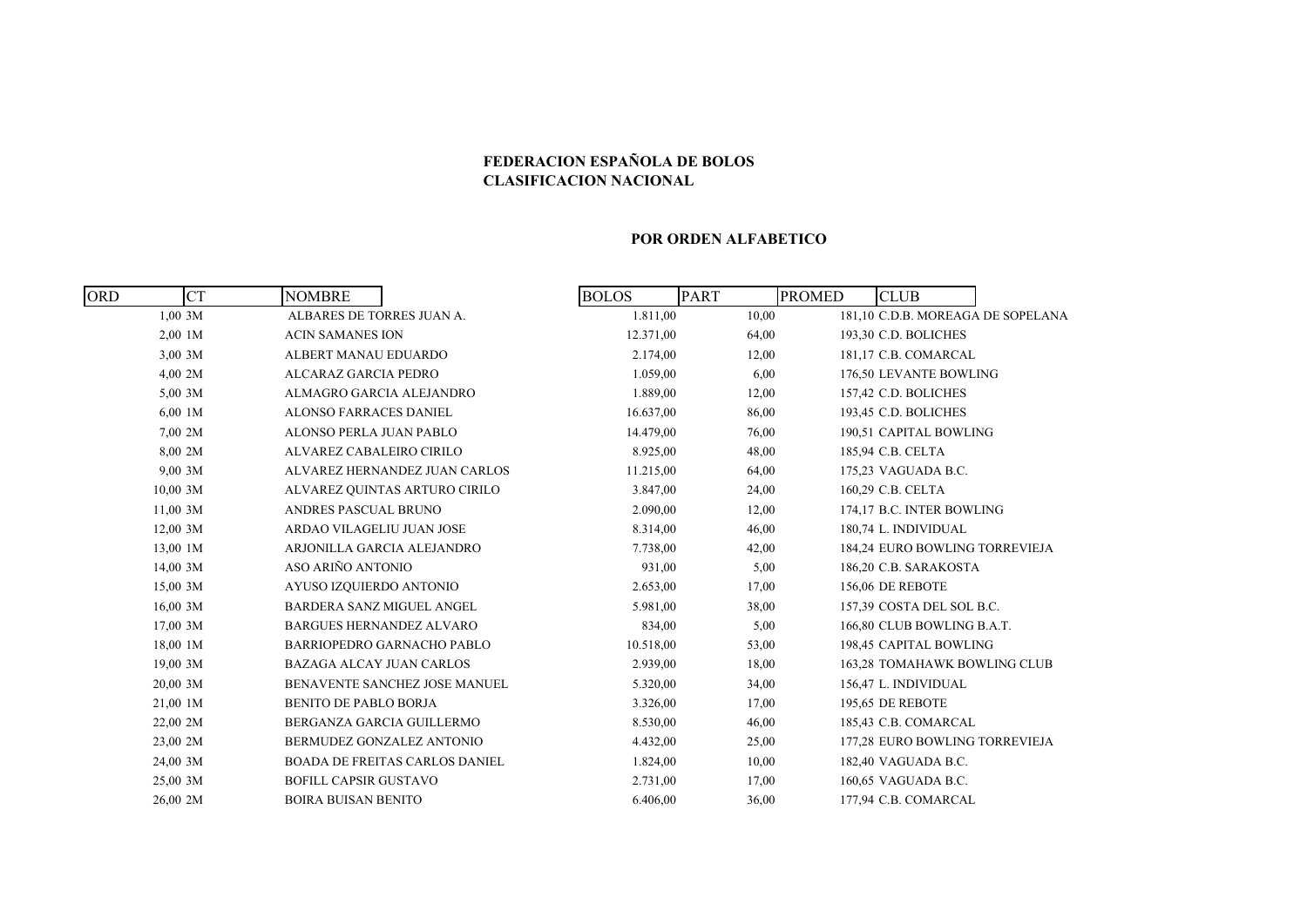| 27,00 3M | BONACASA FERNANDEZ JULIAN ENRIQUE   | 7.633,00  | 42,00 | 181,74 MADRID DEAF B.C.           |
|----------|-------------------------------------|-----------|-------|-----------------------------------|
| 28,00 1M | BRICEÑO CAÑIZO JESUS DANIEL         | 17.919,00 | 91,00 | 196,91 C.B. CELTA                 |
| 29,00 1M | BRICEÑO CAÑIZO LUIS JESUS           | 16.225,00 | 79,00 | 205,38 C.B. CELTA                 |
| 30,00 3M | CALERO UBIETA JUAN JOSE             | 1.640,00  | 12,00 | 136,67 L. INDIVIDUAL              |
| 31,00 1M | CAMILLE FROUVELLE SERGE LUIS        | 5.671,00  | 28,00 | 202,54 C.B. CELTA                 |
| 32,00 3M | CAMPOS FERNANDEZ MIGUEL ANGEL       | 1.770,00  | 12,00 | 147,50 COSTA DEL SOL B.C.         |
| 33,00 1M | <b>CARDONA BURGUES ALVAR</b>        | 16.837,00 | 82,00 | 205,33 C.D. BOLICHES              |
| 34,00 3M | CARO SALGADO MANUEL                 | 1.947,00  | 12,00 | 162,25 L. INDIVIDUAL              |
| 35,00 3M | CARRAL MARQUES JUAN JOSE            | 3.394,00  | 18,00 | 188,56 EURO BOWLING TORREVIEJA    |
| 36,00 3M | CARRASCO CABRERO EMILIO             | 845,00    | 6,00  | 140,83 DE REBOTE                  |
| 37,00 2M | CARRASCO CRIADO FRANCISCO           | 6.743,00  | 37,00 | 182,24 COSTA DEL SOL B.C.         |
| 38,00 3M | CASTILLO REDONDO ANGEL              | 953,00    | 6,00  | 158,83 VAGUADA B.C.               |
| 39,00 3M | CAVERZAN GONZALEZ DANIEL ALEJANDRO  | 3.236,00  | 18,00 | 179,78 CAPITAL BOWLING            |
| 40,00 2M | CENTESIMO JARAMILLO ALESANDRO       | 3.381,00  | 18,00 | 187,83 VAGUADA B.C.               |
| 41,00 1M | CERVERA CERVERA ALEJANDRO           | 8.776,00  | 46,00 | 190,78 C.B. HALCONES              |
| 42,00 3M | <b>CIERO BENITEZ MANUEL</b>         | 4.611,00  | 24,00 | 192,13 C.B. COMARCAL              |
| 43,00 3M | <b>CLEMENTE SIERRA JESUS</b>        | 13.237,00 | 77,00 | 171,91 VAGUADA B.C.               |
| 44,00 2M | COLORADO GOMEZ JOSE MARIA           | 1.791,00  | 12,00 | 149,25 COSTA DEL SOL B.C.         |
| 45,00 1M | <b>CRESPO COUSIDO LUIS</b>          | 13.496,00 | 72,00 | 187,44 C.B. BOLOTOMIZADOS         |
| 46,00 3M | CRUZ TENA JUAN MARIA                | 3.795,00  | 22,00 | 172,50 C.D.B. MOREAGA DE SOPELANA |
| 47,00 3M | CRUZ VILLENA ANGEL                  | 1.810,00  | 10,00 | 181,00 C.D.B. MOREAGA DE SOPELANA |
| 48,00 2M | <b>CUEVAS PARIS OLEGARIO</b>        | 8.663,00  | 46,00 | 188,33 VAGUADA B.C.               |
| 49,00 2M | DE ANDRES BERMEJO RICARDO           | 12.641,00 | 70,00 | 180,59 C.B. BOLOTOMIZADOS         |
| 50,00 1M | DE CARVAJAL BALLESTER JAIME         | 8.632,00  | 48,00 | 179,83 C.D. BOLICHES              |
| 51,00 3M | DE LA TORRE MONTERO PEDRO           | 6.527,00  | 41,00 | 159,20 VAGUADA B.C.               |
| 52,00 3M | DE LA VILLA SIMRRO PABLO            | 1.743,00  | 12,00 | 145,25 L. INDIVIDUAL              |
| 53,00 3M | DIAZ DIAZ JAIME ANDRES              | 11.508,00 | 64,00 | 179,81 CLUB BOWLING B.A.T.        |
| 54,00 3M | DIAZ LOPEZ PABLO                    | 1.803,00  | 12,00 | 150,25 SOLBOWLING OLEIROS         |
| 55,00 3M | <b>DIAZ TORRES ENRIQUE</b>          | 1.633,00  | 11,00 | 148,45 DE REBOTE                  |
| 56,00 2M | DOMINGUEZ CENTENO ALBERTO           | 4.159,00  | 24,00 | 173,29 C.B. CELTA                 |
| 57,00 3M | DOMINGUEZ PINEL JOSE                | 4.629,00  | 29,00 | 159,62 VAGUADA B.C.               |
| 58,00 2M | <b>EKROOS STEFAN</b>                | 1.919,00  | 12,00 | 159,92 EURO BOWLING TORREVIEJA    |
| 59,00 3M | ESPINOSA ROSA MIGUEL A.             | 4.926,00  | 29,00 | 169,86 C.B. SARAKOSTA             |
| 60,00 1M | ESTEVEZ ROMANIEGA DANIEL            | 6.482,00  | 36,00 | 180,06 JOVENTUT AL- VICI C.B.     |
| 61,00 1M | ESTEVEZ RUIZ DE CASTAÑEDA J.IGNACIO | 10.707,00 | 54,00 | 198,28 JOVENTUT AL- VICI C.B.     |
| 62,00 2M | FERREYRA BELTRAN HECTOR OSCAR       | 3.077,00  | 18,00 | 170,94 COSTA DEL SOL B.C.         |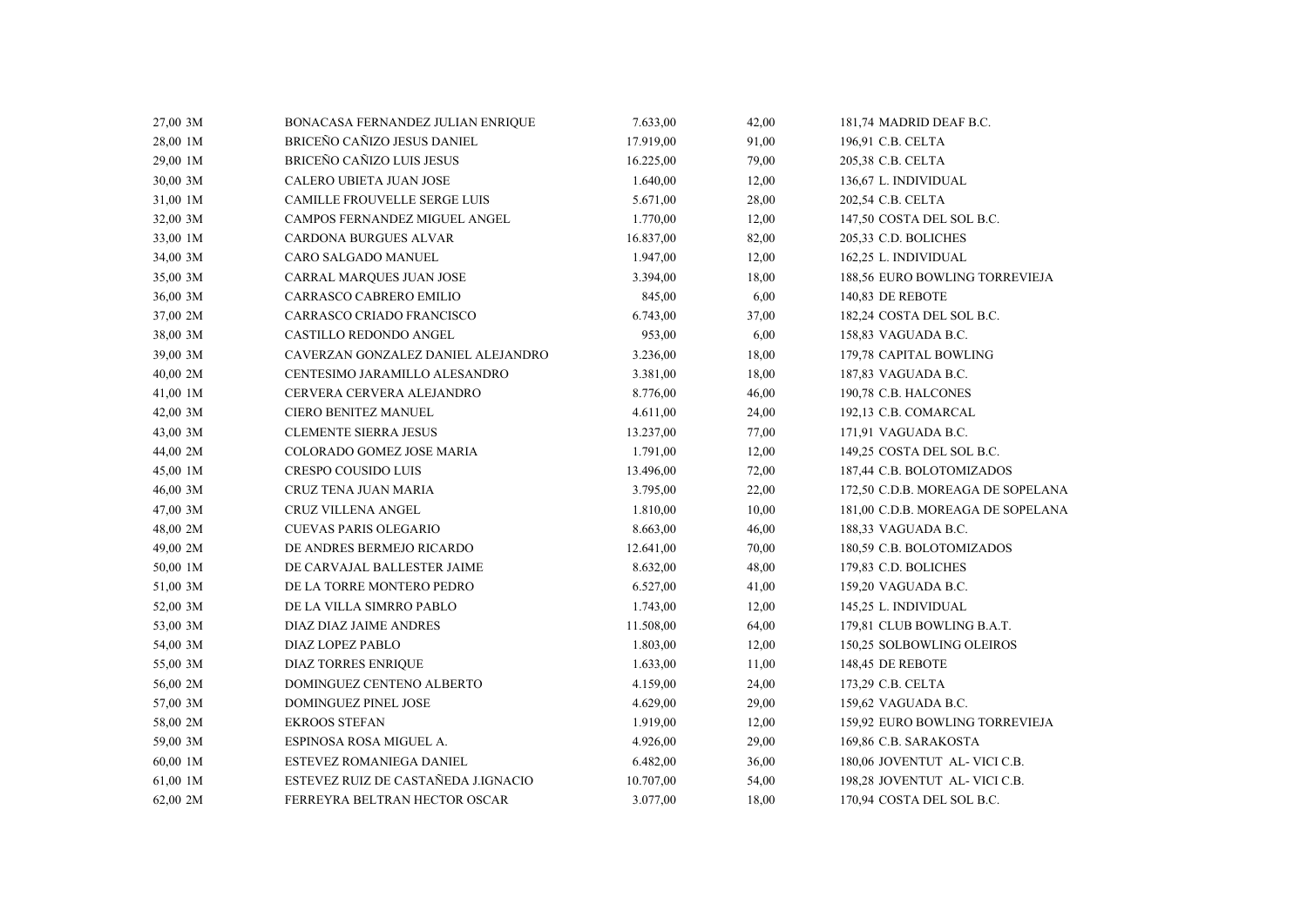| 63,00 1M  | FIEVET JEAN FRANCOISE                    | 3.938,00  | 22,00 | 179,00 VAGUADA B.C.                  |
|-----------|------------------------------------------|-----------|-------|--------------------------------------|
| 64,00 3M  | FINNIS BENTO MIGUEL CARLOS               | 2.057,00  | 12,00 | 171,42 BOWLING HISPALIS              |
| 65,00 3M  | FOLLA GONZALEZ RAMON                     | 1.813,00  | 12,00 | 151,08 SOLBOWLING OLEIROS            |
| 66,00 3M  | <b>FUENTES SANCHEZ RUBEN</b>             | 3.211,00  | 18,00 | 178,39 B.C. TORREJON                 |
| 67,00 1M  | GAMAZO BARRETO NOE RAMON                 | 19.065,00 | 94,00 | 202,82 C.B. HALCONES                 |
| 68,00 3M  | GANFORNINA CABALLERO JOSE ANTONIO        | 2.099,00  | 12,00 | 174,92 C.D. LA PINTA                 |
| 69,00 3M  | <b>GARCIA CARRION JOSE MARIA</b>         | 5.626,00  | 36,00 | 156,28 C.D. BOWLING KITTENS ALBACETE |
| 70,00 3M  | <b>GARCIA CLEMENTE PEDRO SEBASTIAN</b>   | 4.399,00  | 24,00 | 183,29 CAPITAL BOWLING               |
| 71,00 1M  | <b>GARCIA GONZALEZ IÑIGO</b>             | 11.569,00 | 58,00 | 199,47 C.D. BOLICHES                 |
| 72,00 1M  | <b>GARCIA JUAN ALEJANDRO</b>             | 6.591,00  | 36,00 | 183,08 C.B. BOLOTOMIZADOS            |
| 73,00 3M  | <b>GARCIA MOLINA ENRIQUE JOSE</b>        | 863,00    | 6,00  | 143,83 VAGUADA B.C.                  |
| 74,00 1M  | <b>GARCIA PRADO PEDRO</b>                | 5.289,00  | 28,00 | 188,89 C.B. BOLOTOMIZADOS            |
| 75,00 3M  | <b>GODOY SALABERT ANDRES</b>             | 2.518,00  | 12,00 | 209,83 C.B. HALCONES                 |
| 76,00 1M  | <b>GOMEZ QUIRANTE FERNANDO</b>           | 2.590,00  | 12,00 | 215,83 JOVENTUT AL-VICI C.B.         |
| 77,00 1M  | <b>GOMEZ SANCHEZ JESUS</b>               | 2.458,00  | 12,00 | 204,83 LEVANTE BOWLING               |
| 78,00 1M  | GONZALEZ ALEGRIA DE LACHIONDO JOSE       | 9.235,00  | 48,00 | 192,40 C.B. CELTA                    |
| 79,00 3M  | <b>GONZALEZ ABAJO JOSE LUIS</b>          | 5.846,00  | 34,00 | 171,94 CLUB BOWLING B.A.T.           |
| 80,00 3M  | <b>GONZALEZ ALVAREZ JOSE LUIS</b>        | 10.035,00 | 58,00 | 173,02 CLUB BOWLING B.A.T.           |
| 81,00 1M  | <b>GONZALEZ CANTERO JULIO</b>            | 11.456,00 | 58,00 | 197,52 C.D. BOLICHES                 |
| 82,00 1M  | GONZALEZ CORROCHANO LUIS                 | 4.371,00  | 24,00 | 182,13 C.B. NEW PROJECT              |
| 83,00 3M  | GONZALEZ CUETO JOSE A.                   | 6.642,00  | 41,00 | 162,00 VAGUADA B.C.                  |
| 84,00 2M  | <b>GONZALEZ LOPEZ JOSE LUIS</b>          | 885,00    | 6,00  | 147,50 C.B. NEW PROJECT              |
| 85,00 3M  | <b>GONZALEZ MARTIN ANTONIO</b>           | 1.906,00  | 12,00 | 158,83 CLUB BOWLING B.A.T.           |
| 86,00 2M  | <b>GONZALEZ SUAREZ PEDRO</b>             | 18.231,00 | 96,00 | 189,91 C.B. BOLOTOMIZADOS            |
| 87,00 2M  | <b>GONZALO REDONDO JOSE</b>              | 16.459,00 | 94,00 | 175,10 COSTA DEL SOL B.C.            |
| 88,00 3M  | GOÑI LILLO JULIO                         | 1.835,00  | 10,00 | 183,50 SPLIT 3/10                    |
| 89,00 1M  | <b>GRILLO BALLESTEROS JOEL ALEXANDER</b> | 4.560,00  | 24,00 | 190,00 C.B. HALCONES                 |
| 90,00 1M  | <b>GUDE BERMUDEZ JOSE</b>                | 2.399,00  | 12,00 | 199,92 C.B. CELTA                    |
| 91,00 15M | <b>GUILLERMO MUÑOZ ERIK</b>              | 3.883,00  | 24,00 | 161,79 C.D. FUSION BOWLING TEAM      |
| 92,00 2M  | HERMOSILLA RIOS PABLO                    | 7.033,00  | 42,00 | 167,45 LEVANTE BOWLING               |
| 93,00 3M  | HERNANDEZ LLEDO JOSE                     | 1.022,00  | 6,00  | 170,33 EURO BOWLING TORREVIEJA       |
| 94,00 3M  | HERNANDEZ LOSADA SERVIO                  | 10.465,00 | 58,00 | 180,43 CAPITAL BOWLING               |
| 95,00 1M  | HERNANDEZ SALGUERO FRANCISCO             | 2.463,00  | 12,00 | 205,25 C.B. COMARCAL                 |
| 96,00 3M  | HIDALGO GARCIA PABLO                     | 9.137,00  | 48,00 | 190,35 VAGUADA B.C.                  |
| 97,00 2M  | HIDALGO RODRIGUEZ PABLO                  | 6.349,00  | 36,00 | 176,36 CAPITAL BOWLING               |
| 98,00 2M  | HOANG NGUYEN MING PHONG                  | 18.211,00 | 95,00 | 191,69 C.D.B. MOREAGA DE SOPELANA    |
|           |                                          |           |       |                                      |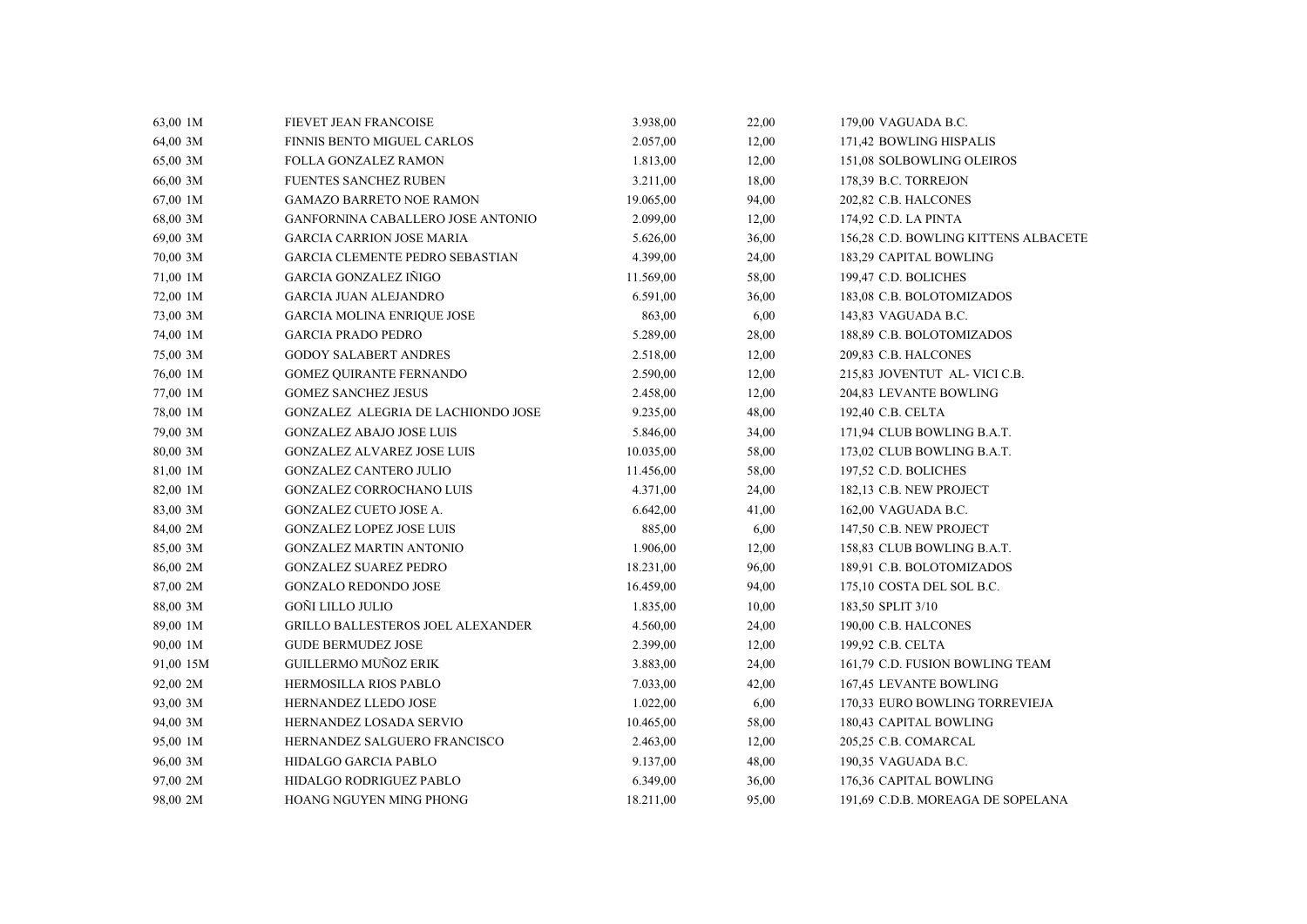| 99,00 3M    | HUERTA MARTINEZ GUSTAVO          | 808,00    | 5,00  | 161,60 CLUB BOWLING B.A.T.     |
|-------------|----------------------------------|-----------|-------|--------------------------------|
| 100,00 3M   | <b>HURTADO VENTURA JORGE</b>     | 12.930,00 | 70,00 | 184,71 L. INDIVIDUAL           |
| 101,00 1M   | <b>JIMENEZ CARRION RAUL</b>      | 18.229,00 | 92,00 | 198,14 C.D. BOLICHES           |
| 102,00 3M   | JIMENEZ CHAMIZO FRANCISCO        | 1.694,00  | 12,00 | 141,17 COSTA DEL SOL B.C.      |
| 103,00 2M   | <b>JIMENEZ GARRIDO VALENTIN</b>  | 5.817,00  | 34,00 | 171,09 COSTA DEL SOL B.C.      |
| 104,00 2M   | <b>JIMENEZ MARIN LUIS</b>        | 4.929,00  | 30,00 | 164,30 COSTA DEL SOL B.C.      |
| 105,00 3M   | JIMENEZ PEREGRINO EDMUNDO        | 1.993,00  | 12,00 | 166,08 BOWLING HISPALIS        |
| 106,00 2M   | KOSKINEN JUKKA                   | 3.065,00  | 16,00 | 191,56 EURO BOWLING TORREVIEJA |
| 107,00 2M   | LARRACOECHEA JAUSORO IGNACIO     | 5.668,00  | 30,00 | 188,93 C.D. BOLICHES           |
| 108,00 2M   | LEDESMA LOPEZ PEDRO              | 7.045,00  | 36,00 | 195,69 LEVANTE BOWLING         |
| 109,00 2M   | LOPEZ ENRIQUEZ MANUEL            | 6.660,00  | 36,00 | 185,00 C.B. COMARCAL           |
| 110,00 3M   | LOPEZ GARCIA DARIO               | 4.706,00  | 29,00 | 162,28 L. INDIVIDUAL           |
| 111,00 1M   | LOPEZ MARTINEZ FRANCISCO         | 9.439,00  | 50,00 | 188,78 VAGUADA B.C.            |
| 112,00 2M   | LOPEZ MORA FRANCISCO JAVIER      | 2.429,00  | 14,00 | 173,50 COSTA DEL SOL B.C.      |
| 113,00 1M   | LOPEZ NOVO MANUEL                | 2.328,00  | 12,00 | 194,00 C.B. CELTA              |
| 114,00 2M   | LOZANO DUEÑAS LORENZO            | 16.017,00 | 88,00 | 182,01 C.B. BOLOTOMIZADOS      |
| 115,00 3M   | LUNA CAMACHO JOSE                | 2.205,00  | 12,00 | 183,75 C.B. TURIA              |
| 116,00 1M   | <b>MACHON GARCIA DANIEL</b>      | 12.418,00 | 64,00 | 194,03 VAGUADA B.C.            |
| 117,00 3M   | MAESE AGUILERA MIGUEL            | 897,00    | 6,00  | 149,50 COSTA DEL SOL B.C.      |
| 118,00 2M   | MALDONADO HUNAU PABLO            | 11.079,00 | 58,00 | 191,02 CLUB BOWLING B.A.T.     |
| 119,00 1M   | <b>MARIAN PEREZ JUAN</b>         | 14.738,00 | 78,00 | 188,95 C.D. BOLICHES           |
| 120,00 2M   | <b>MARTIN AVILES ENRIQUE</b>     | 5.692,00  | 30,00 | 189,73 C.D. BOLICHES           |
| 121,00 3M   | MARTIN CASTRO MANUEL             | 2.897,00  | 16,00 | 181,06 EURO BOWLING TORREVIEJA |
| $122,00$ 3M | <b>MARTIN POMEDA F. JAVIER</b>   | 3.968,00  | 23,00 | 172,52 VAGUADA B.C.            |
| 123,00 3M   | <b>MARTIN POMEDA JORGE</b>       | 773,00    | 5,00  | 154,60 VAGUADA B.C.            |
| 124,00 3M   | <b>MARTIN TORRES EMILIO JOSE</b> | 8.738,00  | 49,00 | 178,33 VAGUADA B.C.            |
| 125,00 3M   | MARTIN VIANA JOSE SEVERIANO      | 880,00    | 6,00  | 146,67 C.D. MAS QUE PLENO      |
| 126,00 3M   | MARTINEZ HERRERO JOSE ALBERTO    | 12.724,00 | 77,00 | 165,25 VAGUADA B.C.            |
| 127,00 1M   | MARTINEZ LLORIA MANUEL           | 12.164,00 | 64,00 | 190,06 C.B. HALCONES           |
| 128,00 3M   | MARTINEZ MEDIN FRANCISCO OSCAR   | 14.733,00 | 81,00 | 181,89 COSTA DEL SOL B.C.      |
| 129,00 2M   | MARTINEZ SALAS PEDRO             | 971,00    | 6,00  | 161,83 EURO BOWLING TORREVIEJA |
| 130,00 3M   | MARTINEZ SANCHEZ JOAQUIN         | 7.840,00  | 46,00 | 170,43 CAPITAL BOWLING         |
| 131,00 3M   | MASEGOSA SIMON ROQUE             | 895,00    | 6,00  | 149,17 L. INDIVIDUAL           |
| 132,00 1M   | MEDELLIN GARCIA WILLIAM ALBERTO  | 10.192,00 | 52,00 | 196,00 C.B. BOLOTOMIZADOS      |
| 133,00 2M   | MEDINA GARCIA BERNABE            | 4.023,00  | 24,00 | 167,63 C.D. BOLICHES           |
| 134,00 1M   | MERELLES SANCHIDRIAN JAVIER      | 11.904,00 | 59,00 | 201,76 LEVANTE BOWLING         |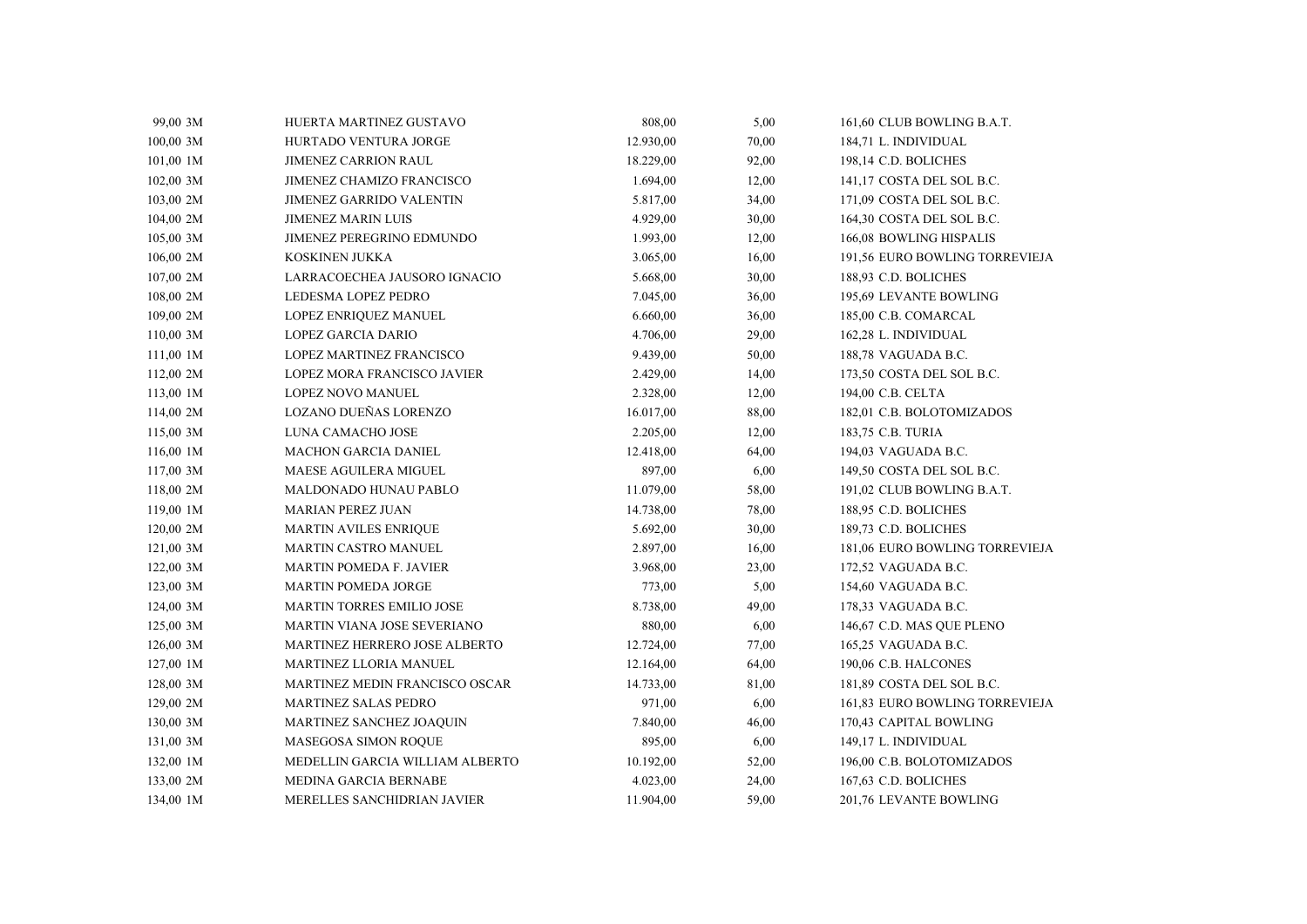| 135,00 2M | MIGUEZ LOPEZ DAVID              | 2.325,00  | 12,00  | 193,75 C.B. HALCONES              |
|-----------|---------------------------------|-----------|--------|-----------------------------------|
| 136,00 3M | MONDAZA CURADO ROBERTO          | 1.856,00  | 12,00  | 154,67 BOWLING HISPALIS           |
| 137,00 1M | <b>MONSEN KJELL</b>             | 7.335,00  | 40,00  | 183,38 EURO BOWLING TORREVIEJA    |
| 138,00 1M | MONTAÑA LOPEZ SERGI             | 2.356,00  | 12,00  | 196.33 EURO BOWLING TORREVIEJA    |
| 139,00 1M | MORALES HERNANDEZ OMAR JOSE     | 4.528,00  | 24,00  | 188,67 LEVANTE BOWLING            |
| 140,00 1M | MORENO ORZAEZ JAVIER            | 18.699,00 | 89,00  | 210,10 C.D. BOLICHES              |
| 141,00 3M | MORLANES FURIO PABLO            | 2.066,00  | 12,00  | 172,17 C.B. BOLOTOMIZADOS         |
| 142,00 3M | <b>MUÑOZ MARTINEZ JOSE LUIS</b> | 1.903,00  | 12,00  | 158,58 L. INDIVIDUAL              |
| 143,00 2M | NAVARRO CHINER IVAN             | 3.178,00  | 18,00  | 176,56 C.B. HALCONES              |
| 144,00 3M | NUÑEZ ALVAREZ CARLOS ARQUIMEDES | 9.691,00  | 55,00  | 176,20 CAPITAL BOWLING            |
| 145,00 3M | NUÑEZ GOMEZ IDELFONSO           | 837,00    | 6,00   | 139,50 C.D. MAS QUE PLENO         |
| 146,00 3M | NUÑEZ MARTIN CARLOS A.          | 2.255,00  | 12,00  | 187,92 CAPITAL BOWLING            |
| 147,00 3M | OLIVEROS GARCIA-ALCAÑIZ JOSE A. | 1.640,00  | 10,00  | 164,00 CLUB BOWLING B.A.T.        |
| 148,00 1M | ORCHE RODRIGUEZ RUBEN           | 13.620,00 | 66,00  | 206,36 C.B. CELTA                 |
| 149,00 3M | ORDOÑEZ LOZANO ALEXANDRO        | 964,00    | 6,00   | 160,67 L. INDIVIDUAL              |
| 150,00 1M | <b>OVIDE MARRON MARCIAL</b>     | 6.712,00  | 32,00  | 209,75 CAPITAL BOWLING            |
| 151,00 1M | PARASCHIV LUCIAN                | 4.222,00  | 20,00  | 211,10 C.B. HALCONES              |
| 152,00 1M | PASCUAL POTOT ERWIN             | 21.378,00 | 108,00 | 197,94 C.D. BOLICHES              |
| 153,00 3M | PASCUAL VILLANUEVA DANIEL       | 5.025,00  | 30,00  | 167,50 L. INDIVIDUAL              |
| 154,00 3M | PELTONEN JARMO EINER            | 5.609,00  | 34,00  | 164,97 EURO BOWLING TORREVIEJA    |
| 155,00 3M | PEREZ FLORENTINO BIENVENIDO E.  | 13.777,00 | 76,00  | 181,28 VAGUADA B.C.               |
| 156,00 3M | PEREZ CONSUEGRA MARIO           | 11.997,00 | 66,00  | 181,77 L. INDIVIDUAL              |
| 157,00 1M | PEREZ HOWARD ERICK              | 1.467,00  | 9,00   | 163,00 C.BOWLING 300 OVIEDO       |
| 158,00 3M | PEREZ LOPEZ EDELMIRO            | 3.261,00  | 21,00  | 155,29 C.D.B. MOREAGA DE SOPELANA |
| 159,00 3M | PEREZ MENDOZA FRANCISCO JAVIER  | 6.778,00  | 36,00  | 188,28 ARAGON C.B.                |
| 160,00 2M | PEREZ PUCHE MANUEL              | 9.373,00  | 52,00  | 180,25 C.BOWLING 300 OVIEDO       |
| 161,00 1M | PICCARI SANTANA MICHAEL ANTONIO | 20.211,00 | 99,00  | 204,15 CLUB BOWLING B.A.T.        |
| 162,00 1M | PICO PENEDO MAREN               | 6.578,00  | 34,00  | 193,47 C.D.B. MOREAGA DE SOPELANA |
| 163,00 2M | PUENTE RIVADOMAR JESUS          | 7.379,00  | 40,00  | 184,48 C.B. BOLOTOMIZADOS         |
| 164,00 1M | <b>OUEREDA FERRE LORENZO</b>    | 9.201,00  | 45,00  | 204,47 EURO BOWLING TORREVIEJA    |
| 165,00 1M | RAMIREZ ESTEBAN JOSE ANTONIO    | 12.702,00 | 67,00  | 189,58 C.B. HALCONES              |
| 166,00 3M | REOLON GONZALEZ LUIS RAMON      | 3.016,00  | 17,00  | 177,41 L. INDIVIDUAL              |
| 167,00 3M | REYNOLDS ALCAINE DAVID          | 1.786,00  | 12,00  | 148,83 ARAGON C.B.                |
| 168,00 2M | REYNOLDS LUIS ALFREDO           | 6.587,00  | 36,00  | 182,97 C.B. CELTA                 |
| 169,00 1M | RICOTE ANDRAY JOSE LUIS         | 16.759,00 | 90,00  | 186,21 VAGUADA B.C.               |
| 170,00 3M | RODRIGUEZ AREVALO MANUEL        | 5.818,00  | 32,00  | 181,81 L. INDIVIDUAL              |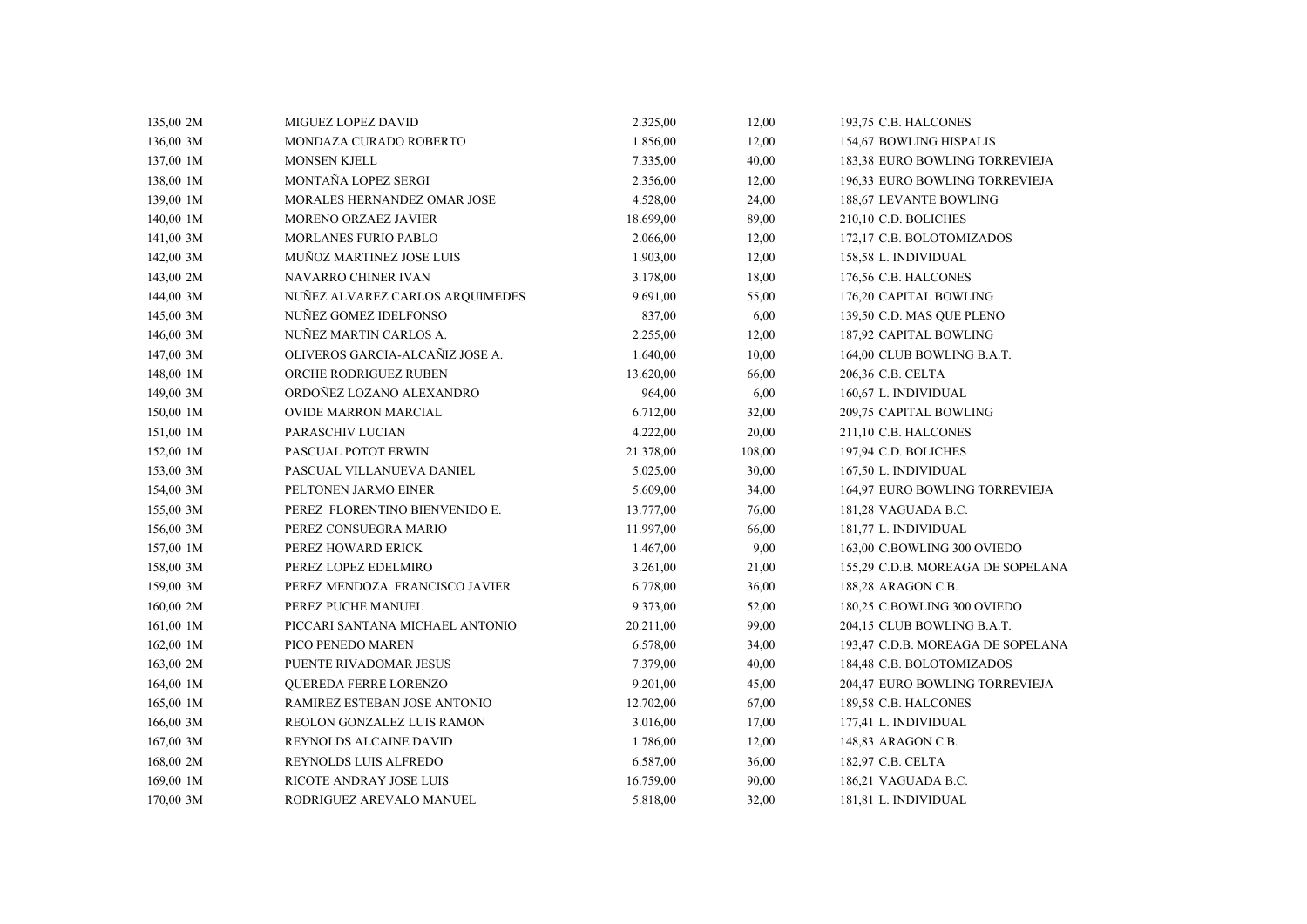| 171,00 3M | RODRIGUEZ ARRAIZ EDGARDO JOSE   | 3.023,00  | 18,00 | 167,94 CLUB BOWLING B.A.T.     |
|-----------|---------------------------------|-----------|-------|--------------------------------|
| 172,00 3M | RODRIGUEZ HERRANZ FELIX         | 5.867,00  | 35,00 | 167,63 MADRID DEAF B.C.        |
| 173,00 3M | RODRIGUEZ PALACIOS JULIAN       | 7.901,00  | 43,00 | 183,74 CLUB BOWLING B.A.T.     |
| 174,00 1M | RODRIGUEZ SUANZES FRANCISCO J.  | 17.033,00 | 85,00 | 200,39 C.B. CELTA              |
| 175,00 3M | ROLLAN GARCIA JUAN JOSE         | 3.096,00  | 18,00 | 172,00 CLUB BOWLING B.A.T.     |
| 176,00 3M | ROLLAN LUCAS JOSE JAVIER        | 2.619,00  | 18,00 | 145,50 CLUB BOWLING B.A.T.     |
| 177,00 3M | ROMAN ROMAN JOSE LUIS           | 859,00    | 5,00  | 171,80 VAGUADA B.C.            |
| 178,00 2M | RONCEROS CASTILLO WALTER        | 3.265,00  | 18,00 | 181,39 C.B. NEW PROJECT        |
| 179,00 1M | ROSA FUNES JUAN ENRIQUE         | 2.369,00  | 12,00 | 197,42 C.B. SEVEN - 3          |
| 180,00 1M | ROSADO GARCIA JAVIER            | 10.969,00 | 58,00 | 189,12 C.B. HALCONES           |
| 181,00 1M | RUBIO HERNANDEZ JOSE MANUEL     | 2.133,00  | 12,00 | 177,75 C.B. SEVEN - 3          |
| 182,00 3M | <b>RUBIO MAESTRE ELISEO</b>     | 3.055,00  | 17,00 | 179,71 C.B. SARAKOSTA          |
| 183,00 2M | <b>RUIZ ARIZA DAVID</b>         | 2.238,00  | 12,00 | 186,50 COSTA DEL SOL B.C.      |
| 184,00 2M | <b>RUIZ RODRIGUEZ ANTONIO</b>   | 2.004,00  | 12,00 | 167,00 C.B. COMARCAL           |
| 185,00 3M | <b>SAEZ SANCHA ENRIQUE</b>      | 788,00    | 6,00  | 131,33 C.D. MAS QUE PLENO      |
| 186,00 3M | SAMPEDRO TRELLES DAVID          | 1.862,00  | 12,00 | 155,17 LIMITE 200 B.C.         |
| 187,00 3M | SAMPEDRO TRELLES MANUEL         | 2.029,00  | 12,00 | 169,08 LIMITE 200 B.C.         |
| 188,00 2M | SANCHEZ LOPEZ JOSE ANTONIO      | 4.386,00  | 24,00 | 182,75 C.D. BOLICHES           |
| 189,00 3M | SANCHEZ MUÑOZ JOSE ANGEL        | 1.004,00  | 6,00  | 167,33 L. INDIVIDUAL           |
| 190,00 3M | SANCHEZ PEREZ RAMON             | 2.618,00  | 17,00 | 154,00 VAGUADA B.C.            |
| 191,00 3M | <b>SANZ RUIZ JUAN ANDRES</b>    | 2.217,00  | 12,00 | 184,75 L. INDIVIDUAL           |
| 192,00 3M | <b>SERRANO GALVEZ LUIS</b>      | 990,00    | 6,00  | 165,00 C.D. MAS QUE PLENO      |
| 193,00 1M | SERRANO GARCIA OSCAR            | 15.116,00 | 78,00 | 193,79 C.B. BOLOTOMIZADOS      |
| 194,00 2M | SERRANO MASA RAFAEL             | 13.297,00 | 70,00 | 189,96 C.B. BOLOTOMIZADOS      |
| 195,00 3M | SERRANO ROMERO JUAN             | 6.530,00  | 36,00 | 181,39 C.B. COMARCAL           |
| 196,00 3M | <b>SOLE AMUEDO ESTEFAN</b>      | 2.200,00  | 12,00 | 183,33 TOMAHAWK BOWLING CLUB   |
| 197,00 3M | STOYANOV PEPELANOV RAYKO        | 7.420,00  | 39,00 | 190,26 CAPITAL BOWLING         |
| 198,00 3M | STRICKER DANIEL EDWARD          | 4.668,00  | 24,00 | 194,50 LEVANTE BOWLING         |
| 199,00 1M | <b>TATIL UGALINO FERICO</b>     | 2.637,00  | 12,00 | 219,75 EURO BOWLING TORREVIEJA |
| 200,00 2M | TAYARA RODRIGUEZ AMIN           | 8.767,00  | 46,00 | 190,59 C.D. BOLICHES           |
| 201,00 3M | TERRERO VILLAMARIN MIGUEL ANGEL | 3.575,00  | 24,00 | 148,96 VAGUADA B.C.            |
| 202,00 3M | TOLEDANO MARTINEZ FERNANDO      | 4.409,00  | 29,00 | 152,03 MADRID DEAF B.C.        |
| 203,00 3M | TUOMINEN SEPPO                  | 929,00    | 6,00  | 154,83 EURO BOWLING TORREVIEJA |
| 204,00 2M | VALLET DE EUGENIO JUAN          | 13.210,00 | 76,00 | 173,82 CLUB BOWLING B.A.T.     |
| 205,00 3M | <b>VALLET REGI JUAN</b>         | 15.854,00 | 94,00 | 168,66 CLUB BOWLING B.A.T.     |
| 206,00 3M | VELASCO ESCOBAR PEDRO PABLO A.  | 1.872,00  | 12,00 | 156,00 SOLBOWLING OLEIROS      |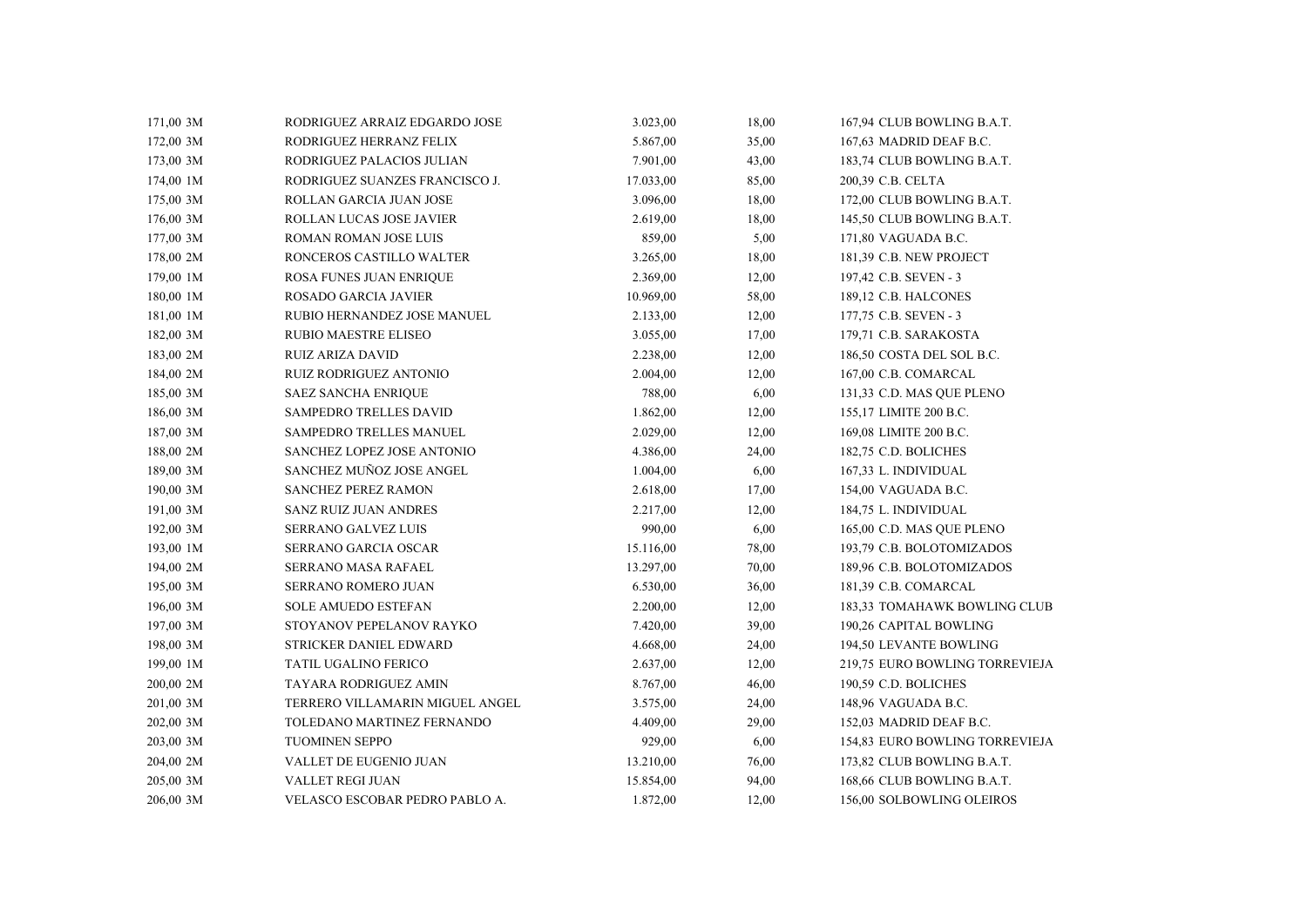| $207,00$ 3M | VILA PEREIRA JOSE ANTONIO  | 2.110,00  | 12.00 | 175.83 C.B. CELTA                    |
|-------------|----------------------------|-----------|-------|--------------------------------------|
| 208,00 3M   | VILLA JIMENEZ ALEJANDRO-   | .849,00   | 12,00 | 154.08 L. INDIVIDUAL                 |
| 209,00 3M   | VILLALBA MATA DAVID-       | 16.355,00 | 92,00 | 177,77 CLUB BOWLING B.A.T.           |
| 210,00 3M   | VILLARROYA HERRERO DANIEL  | 5.776,00  | 30,00 | 192,53 B.C. INTER BOWLING            |
| 211,00 3M   | YANG YE CRISTOBAL LUIS     | .640,00   | 12.00 | 136.67 C.D. BOWLING KITTENS ALBACETE |
| 212,00 2M   | YAZAMI HAMDOUCH M. IBRAHIM | 4.681,00  | 28,00 | 167.18 COSTA DEL SOL B.C.            |
| 213,00 3M   | ZLOBECKI HUBERT            | 10.052,00 | 64.00 | 157.06 C.B. SARAKOSTA                |
| 214,00 3M   | ZUECO PASTOR CRISTIAN      | 3.483,00  | 18,00 | 193,50 TOMAHAWK BOWLING CLUB         |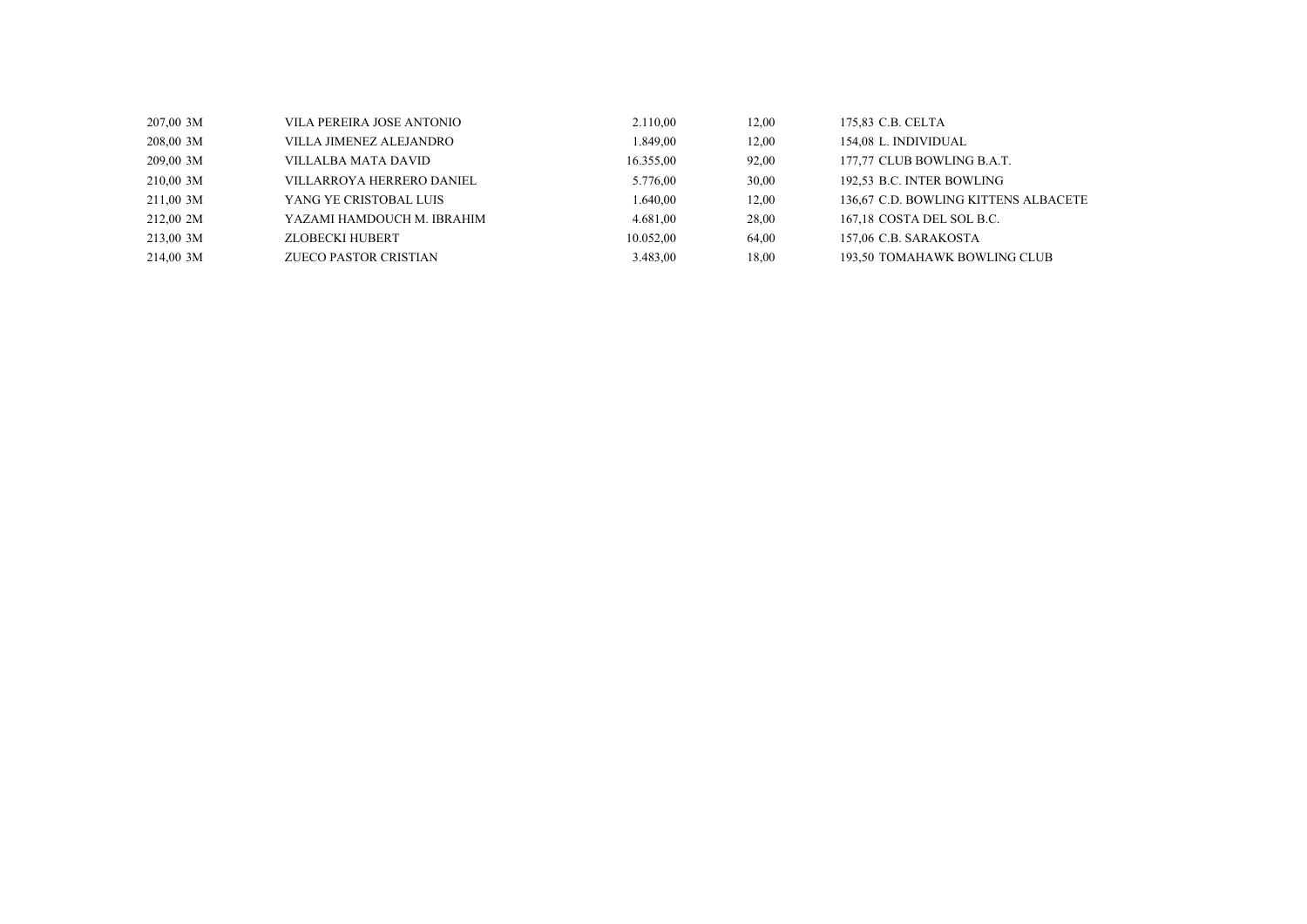## **FEDERACION ESPAÑOLA DE BOLOS CLASIFICACION NACIONAL**

#### **POR ORDEN ALFABETICO**

| <b>ORD</b> | <b>CT</b><br><b>NOMBRE</b> |                                      | <b>BOLOS</b> | <b>PART</b> | <b>PROMED</b> | <b>CLUB</b>                     |  |
|------------|----------------------------|--------------------------------------|--------------|-------------|---------------|---------------------------------|--|
| 1,002F     |                            | <b>ALBERT PORTA MILAGROS</b>         | 5.969,00     | 36,00       |               | 165,81 LEVANTE BOWLING          |  |
| $2,00$ 3F  |                            | CARRERA GARCIA ELENA                 | 4.717,00     | 30,00       |               | 157,23 VAGUADA B.C.             |  |
| 3,00 1F    |                            | CIOTTI PATRICIA BEATRIZ              | 4.797,00     | 26,00       |               | 184,50 CAPITAL BOWLING          |  |
| 4,00 1F    |                            | DEL OLMO DE LA FUENTE SARA           | 12.116,00    | 70,00       |               | 173,09 B.C. TORREJON            |  |
| 5,00 3F    |                            | DIAZ CORONADO MARINA                 | 7.526,00     | 53,00       |               | 142,00 CLUB BOWLING B.A.T.      |  |
| $6,00$ 1F  |                            | ESPINOSA ACUÑA LAURA                 | 9.700,00     | 54,00       |               | 179,63 B.C. TORREJON            |  |
| 7,00 3F    |                            | ESPINOSA MAUCO HAISQUEL YASMIN       | 3.819,00     | 24,00       |               | 159,13 C.B. NEW PROJECT         |  |
| 8,00 1F    |                            | ESTEBAN ALONSO VIRGINIA              | 7.332,00     | 42,00       |               | 174,57 CAPITAL BOWLING          |  |
| 9,00 2F    |                            | <b>ESTEVE MARTINEZ MARIA DOLORES</b> | 6.938,00     | 42,00       |               | 165,19 LEVANTE BOWLING          |  |
| 10,00 3F   |                            | FERNANDEZ DOMINGUEZ MARIA AURORA     | 3.612,00     | 24,00       |               | 150,50 LEVANTE BOWLING          |  |
| $11,00$ 1F |                            | FRANCO BARRIOPEDRO TERESA            | 14.936,00    | 88,00       |               | 169,73 CAPITAL BOWLING          |  |
| 12,00 2F   |                            | <b>GARCIA GONZALEZ VICTORIA</b>      | 2.915,00     | 18,00       |               | 161,94 L. INDIVIDUAL            |  |
| 13,00 1F   |                            | <b>GARCIA HERRERO VANESSA</b>        | 12.172,00    | 72,00       |               | 169,06 CAPITAL BOWLING          |  |
| 14,00 3F   |                            | <b>GARCIA PRADO DOLORES</b>          | 1.855,00     | 12,00       |               | 154,58 BOWLING HISPALIS         |  |
| 15,00 3F   |                            | <b>GONZALEZ ALVAREZ ROSA MARTA</b>   | 8.644,00     | 53,00       |               | 163,09 MADRID DEAF B.C.         |  |
| 16,00 1F   |                            | JIMENEZ GONZALEZ MONICA              | 14.991,00    | 80,00       |               | 187,39 C.D. FUSION BOWLING TEAM |  |
| 17,00 1F   |                            | <b>JULIA INGLES INGRID</b>           | 25.200,00    | 136,00      |               | 185,29 C.D. FUSION BOWLING TEAM |  |
| 18,00 3F   |                            | KIRSCHBERG SCHENCK NICOLE            | 916,00       | 6,00        |               | 152,67 COSTA DEL SOL B.C.       |  |
| 19,00 2F   |                            | <b>KRAUS TAPIA LUZ GRACIELA</b>      | 12.049,00    | 77,00       |               | 156,48 COSTA DEL SOL B.C.       |  |
| 20,00 1F   |                            | LOZANO ORTIZ MARIA DEL CARMEN        | 7.791,00     | 44,00       |               | 177,07 COSTA DEL SOL B.C.       |  |
| 21,00 1F   |                            | MARAZUELA GALINDO ENCARNACION        | 7.130,00     | 42,00       |               | 169,76 VAGUADA B.C.             |  |
| 22,00 3F   |                            | <b>MARIN GUTIERREZ DOLORES</b>       | 901,00       | 6,00        |               | 150,17 COSTA DEL SOL B.C.       |  |
| 23,00 1F   |                            | <b>MATEO MELERO ANTONIA</b>          | 12.544,00    | 82,00       |               | 152,98 COSTA DEL SOL B.C.       |  |
| 24,00 1F   |                            | MUÑOZ HUERTA CAROLINA                | 13.428,00    | 76,00       |               | 176,68 C.D. FUSION BOWLING TEAM |  |
| 25,00 3F   |                            | <b>NEILA CASTRO ELENA</b>            | 671,00       | 5,00        |               | 134,20 CLUB BOWLING B.A.T.      |  |
| 26,00 3F   |                            | NOSEI MONICA ROSANA G.               | 3.931,00     | 29,00       |               | 135,55 MADRID DEAF B.C.         |  |
|            |                            |                                      |              |             |               |                                 |  |